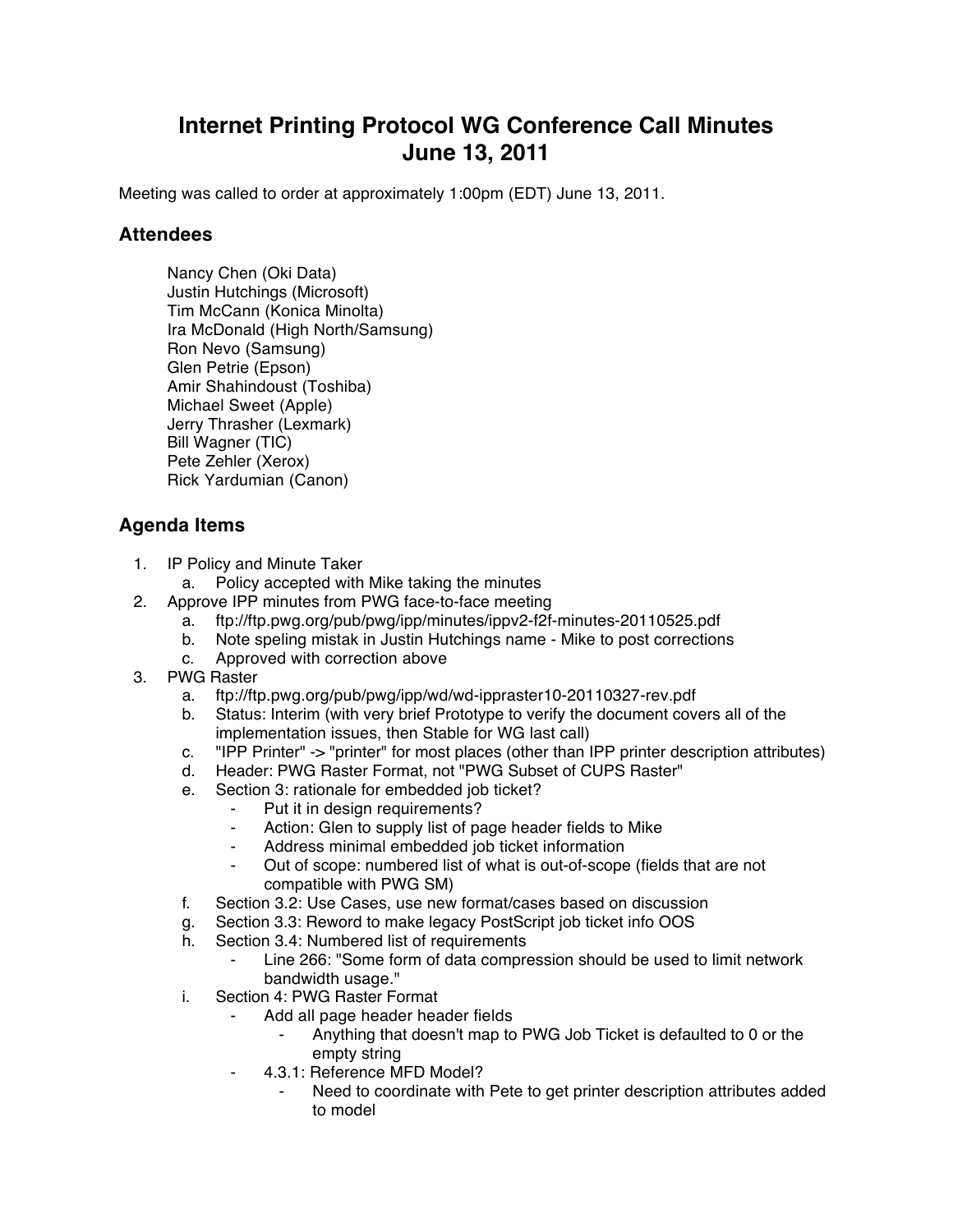- ⁃ 4.3.2: Reference MFD Model's FeedDirection as well we JPS2's feedorientation
- ⁃ 4.4: Change 0x and add description of "0xXX.XX.XX.XX" notation with ABNF RFC 5234 reference?
- Add durable link to sample images in informative references
- j. Section 5
	- ⁃ Change to define MFD model properties (extending MFD Model)
	- Add appendix with IPP attribute bindings for those properties
	- ⁃ 5.2: Add clarifications for the reason why we have it.
		- Ira: JPS3 might want to have a new document-resolutions-supported for input documents?
		- ⁃ Ira: Production printing set 1 document-format-details could contain document-resolutions-supported?
		- Mike: May not matter, generally can use printer-resolutions-supported to get a compatible resolution for pre-rendered content/areas
	- ⁃ 5.1: PwgRasterDocumentBackSide
	- ⁃ 5.2: PwgRasterDocumentResolutionSupported
	- ⁃ 5.3: PwgRasterDocumentTypesSupported
- k. Section 6: Conformance
	- Add subsections for IPP Printer and IPP Client referencing normative appendix
	- Still have generic conformance requirements for raster capabilities
	- ⁃ Will rework for MFD focus and separate IPP conformance requirements
	- Add additional requirements as discussed in F2F...
- l. Section 10: Add MFD Model reference
- m. Section 11:
	- ⁃ Add Ira and other contributors
- 4. Status of IANA IPP Registry updates (Ira/Mike)
	- a. 10 PWG specs through IPP/2.0 SE submitted in 2009
	- b. still pending w/ Michelle Cotton at IANA
	- c. Specs with missing IANA Considerations sections
		- PWG 5101.1 Media Standardized Names
			- need to add photo sizes and possibly other updates (media colors?)
		- ⁃ PWG 5101.2 RepertoireSupported Element
			- Appendix B defines IPP repertoire-supported attribute and ABNF
- 5. Review common scenarios/use cases (Mike)
	- a. Continue discussion from Cloud Imaging WG meeting on 6 June
	- b. Danger of getting too broad is that we essentially end up with a menu of use cases that a spec wanted to implement - defeats the purpose of defining the use cases and then coming up with a solution.
	- c. Use broad scenario(s) in common use cases document to derive use case classes and instances
		- Individual protocol specs can define narrow scenarios that reference common use cases or their own use cases.
	- d. Broad Scenario: Mobile Device User Prints Document to Printer
		- Not a pre-configured printer, a "compatible printer"
		- ⁃ Not a mobile device, a "client device"
		- ⁃ "Client device types", include desktop, server, etc.
		- Source of document: web page, remote document, generated content, etc.
		- Merge type of application, connection of a printer, and mobile communication info networking or communication between client and printer
			- Client/printer are "attached" to network/interface
			- Cient/application connects to printer